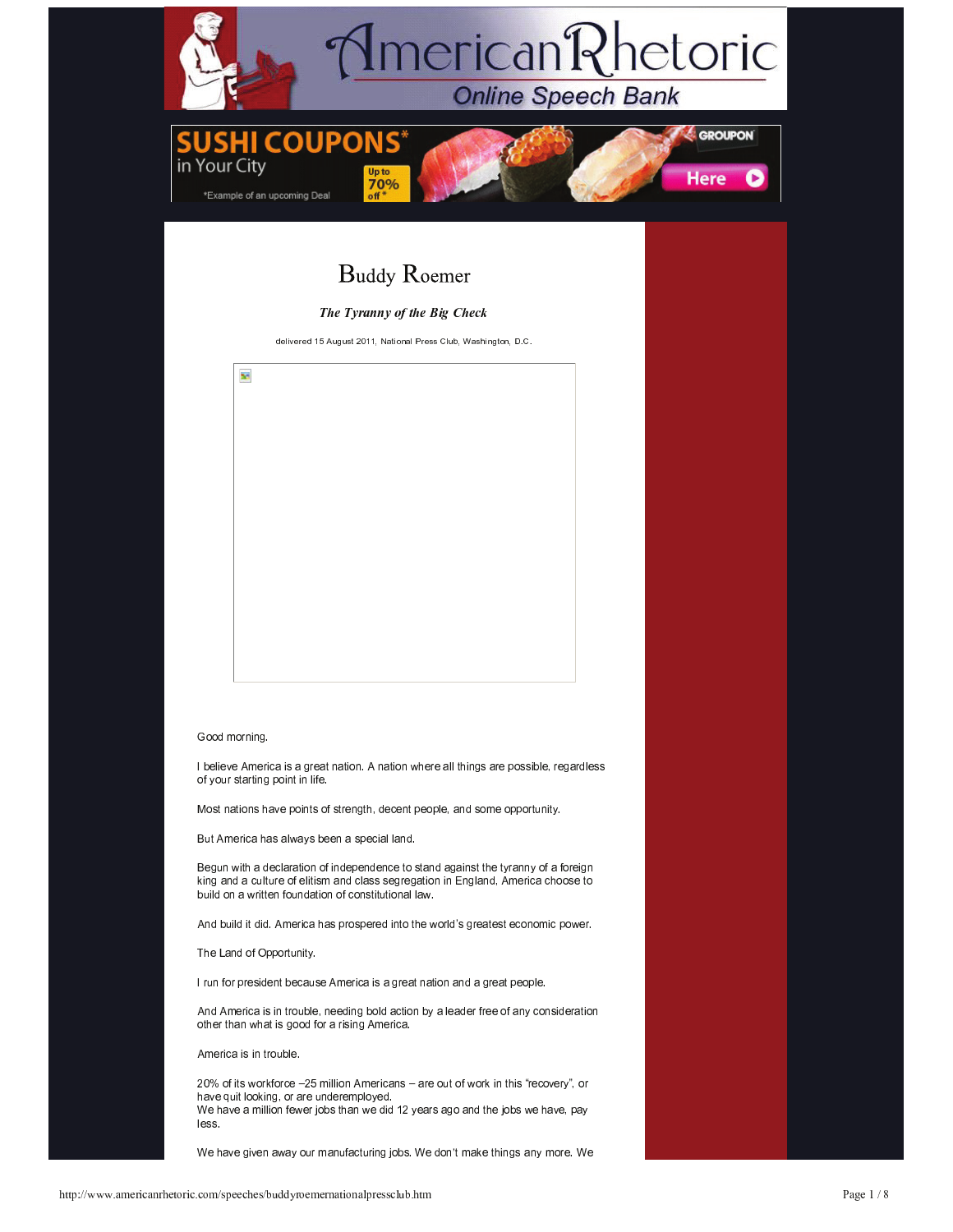distribute them. Bad trade

"Made in America" is an endangered species. We are now dependent on "consumption" and "govemment".

We owe more than any nation ever, and much of it to our competition, face endless deficits, averaging \$1.1 trillion a year for the next decade, which is as far ahead as they count.

We have a spending addiction, undisciplined by any budget constraints. To maintain the habit, we borrow 42 cents of every dollar spent.

On the revenue side of the ledger, we have a tax code unfair, unreadable, written by lobbyists, and crammed with the loopholes of the special interests.

For good measure, we are addicted to foreign oil, refuse to seal our own borders, and have decided to spend money we don't have to rebuild other nations, while paralyzed in attempts to help our own.

It is unsustainable.

Economic growth is the only solution, if we plan a nation better than the one we received, if we plan to work our way free again.

Growth is essential to having a land of opportunity.

We can do this. I am positive on America. We can grow again.

At least half a dozen strong policies must be initiated immediately to turn the ship of state.

First, we must stem the outflow of our best jobs, currently leaving America in record numbers to reside in "cheap" labor lands.

"cheap" is one thing, but the use of child labor, forced labor, prison labor, factories without work standards for health and safety, and competition from a system without environmental investment is unfair trade practice, and will be halted. The days of talking "free trade" while we get robbed of our best jobs by "unfair trade" are over.

Some of these same unfair competitors employ a myriad of hidden trade barriers to prevent and delay American exports to enter their country, and use sophisticated currency manipulation techniques to compound the crime.

There are no guarantees for jobs, and we know that technological advances, bad management, and outrageous labor practices can imPACt the size and quality of job demand. But unfair trade practices, if ignored, will cause the loss of entire industries and can ruin a nation. We intend to halt the practice of ignoring or trying to wish away these systematic abuses of "free trade".

My remedies will include tax reform revision specifics and a fair trade adjustment to the most patent of the violators' products. I will outline in some detail these set of remedies in my next major speech on the subject of fair trade to be given in the next two weeks

A president must defend American jobs from unfair foreign competition. We have waited too long, and, for some, it is too late, but these unfair practices will no longer be tolerated when i am president.

In addition, we must win the battle to control federal spending. At 25% of GDP federal spending is excessive by any standards, unsustainable under any hypothesis, and erodes confidence in the financial management of our nation's government. For the past 6-months, I've detailed a plan of 1% reductions in spending (\$140 bn per year) over a 5-year period. We could begin with elimination of all energy subsidies, including oil, gas, ethanol, unproven energy technology, and the department of energy itself. We could modify social security and Medicare by slowly raising the eligibility age by one month a year for 24 years and by block granting Medicaid with a cap. There are hundreds of other sound spending reductions available and necessary (foreign aid, agriculture and housing subsidies, standardizing software, consolidating information technology, unnecessary overseas military bases, etc.), but you get the point: it can be done, but leadership is required and growth is the essential goal.

Further, i propose that we deregulate small businesses so that they can grow jobs. Small businesses grow 2 out of every 3 new jobs in America over the past 60 years. They are flexible, hard-working, often family owned, work long hours, and are the beginning point of every large company. They are the key to our economic future. They are our competitive advantage over china.

And what do they get from Washington? Nothing, but taxes and regulations, and now, mostly regulations.

If you think federal spending out of control, just look at the growth of regulatory directives! There were 81,000 pages of regulatory comment in the federal registry last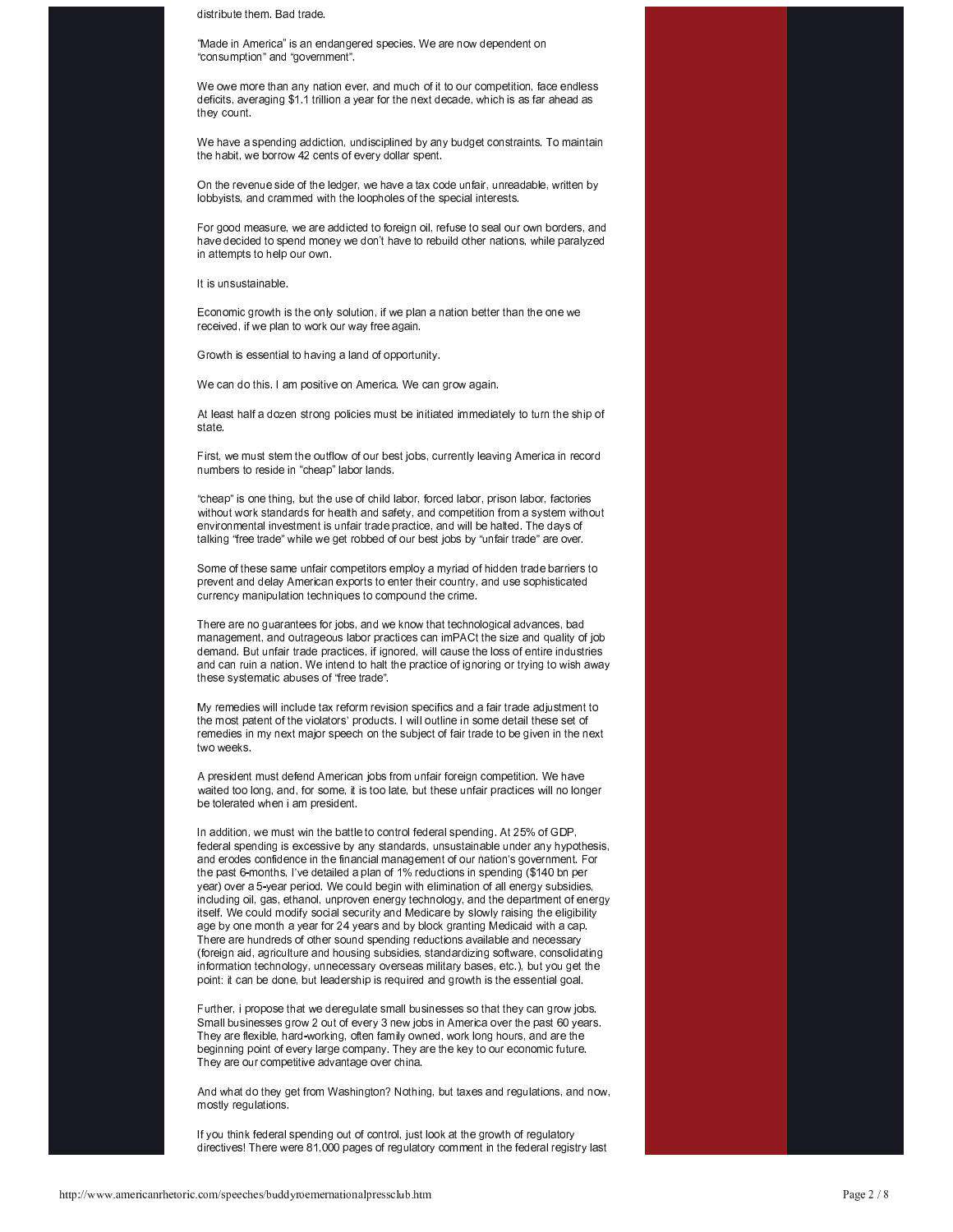year alone. There are more than 4,400 new federal regulations in the pipeline this morning.

Business spent more in regulatory compliance to federal regulations last year (\$1.7 trillion) than they did in taxes (\$1.5 trillion). This increasing regulatory pressure is particularly disastrous for small business as they usually don't have a compliance officer, or an in-house lawyer, or a lobbyist in Washington. They are defenseless against this onslaught. Regulations are the new taxes. And we are "taxing" small business to death. It is the chief reason why small business is not creating new jobs.

We are over-regulating this critical element in our economy.

To restore balance, i propose a halt in the enforcement of all small business regulations implemented since January of 2008. I will restore only those that imPACt safety, health, and have a positive cost/benefit ratio. Further, i will stop implementation of any new regulations on small businesses for the next 4-years, except those that demonstrate health, safety, and a positive cost/benefit analysis.

I'm sending a message to every small business woman and man: dream again, grow again, let's put America to work again.

In this short list of bold actions required to re-start America, I highlight the need to reduce health care costs. Quality is great. Cost is prohibitive. I would eliminate Obamacare, but keep insurance coverage of pre-existing conditions. I will initiate tort reform, eliminate pocket monopolies by allowing medical insurance coverage across state lines, expose pharmaceuticals to price discounting from competition for service, and incentivize providers to reduce service expenses by allowing them to keep 25% of the savings.

One key action that ties in with jobs, cash management, currency valuation, foreign policy, and discipline in federal spending is my intention for the u.s.to be energy independent within a decade. I will drill where oil and gas are found, do so environmentally safely using modern technology putting 1,000,000 Americans to work, tariffing foreign oil except Canada and Mexico, save \$500 billion annually in trade imbalance, restore value of the dollar and reduce the price of gasoline proportionally, open the yucca mountain facility for nuclear waste storage, utilize all forms of domestic energy with the market controlling selection, and eliminate the department of energy.

A complete revision of our unreadable, complex, non-growth oriented tax code is another giant step in our pursuit of solid economic growth. Simple will be the foundation principle, with the elimination of loopholes, exemptions, and deductions to achieve low marginal tax rates for individuals and corporations. With corporate rates at 15% and with a sharp reduction in capital gains rates and on savings, the United States can be a tax haven for capital, fueling the investment necessary in rebuilding the land of opportunity.

Finally, banking reform must be reworked to include having capital ratios rise with bank size, eliminating too big to fail as a regulatory policy, and by restoring a version of glass-steal, separating commercial banking from investment banking. The megabanks are risk prone and dangerous to the overall economy by requiring a regulatory double-standard and by the elements of moral hazard. Banking is too important to be left to the bankers. The regulation of the industry must be a fine balance between too much and too little. The dangers of size and speed must be recognized. Currently, neither are appreciated. Trouble looms.

These seven areas require bold, clear action, as does the resolution of sealing our borders to illegal immigrants, targeting the proliferation of nuclear weapons capability in a shrinking world, and restoring the local component of educational excellence.

But today, i want to talk about why these bold actions will not take place, will not happen.

Special interests own this town.

And the special interests have never been so well off. They are in control, and in a land run more and more by the government, they finance the choice of national candidates, and the presidential election itself.

We are broken and need to take bold action to grow again, but the special interests have never had it so good — why change?

I agree with those who say that our political system, our nation's capital, is institutionally corrupt.

For example, special interests write the tax code. You cannot read it. They can. General electric is the largest corporate giver in the last election cycle, made a profit last year of \$5.2 billion and paid zero federal income taxes, while the average profitable small business person pays 36%. Fair?

Every year the costs of elections rise, and the same 1% or 2% of America give the money. 98% give nothing. That's the system and it results in special favors and provisions and opportunities for those at the top who give the money.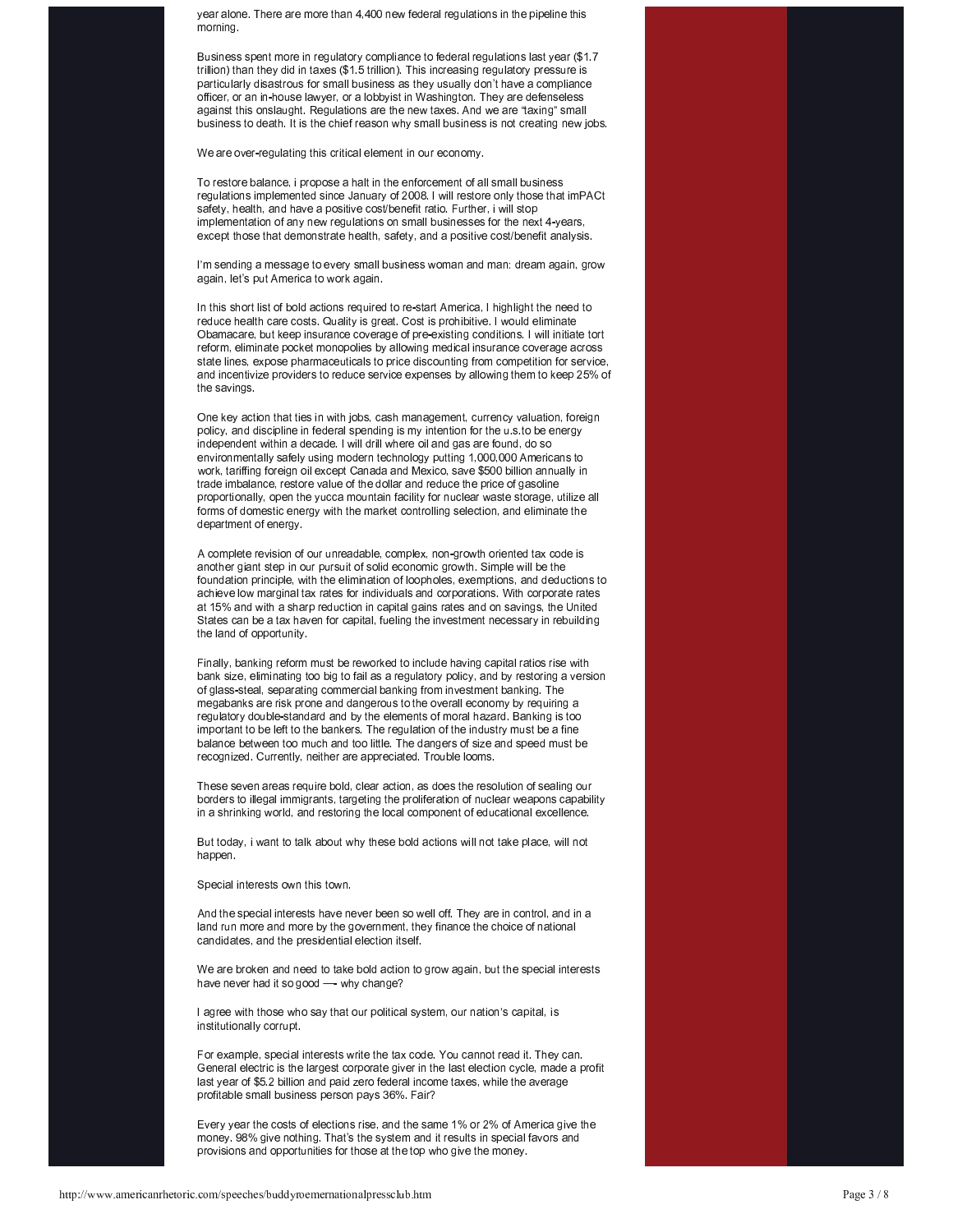We are owned from the top down by special interest money, political action committee (PAC) money, by wall street money, and by the big check.

Institutionally corrupt and it's getting worse.

Look at the record.

Healthcare reform under president Obama was designed to lower the cost of healthcare yet it didn't include tort reform. The tort lawyers are big givers to both parties.

It didn't eliminate the protection that insurance companies have to prevent competition from out of state. Big givers, those insurance companies.

It didn't require pharmaceutical companies to discount prices on government business. Oh no! Big bucks and the threat of big bucks from these multi-nationals.

A 2,300 page bill, unconstitutional at its core with the insurance mandate, and it didn't even touch three of the most expensive healthcare costs.

Special interest money wrote healthcare.

Did you know that PACS and lobbyists with Washington dc area addresses gave more money in the last presidential campaign than 32 states combined? Washington dc is a boom town and the rest of America is hurting.

Now, four years later, it's worse

The PACS are now uncountable. They can give twice as much as individuals. Why? There is no disclosure, no names, and no accountability as to purpose or source.

Then there is the "bundler", who collects checks from others, delivers them to the candidate in a bundle with political credit going not to the sucker who give their \$2,500 or \$5,000, but to the collector who gives the PACkage to the candidate at \$100,000 or \$200,000 or \$1,000,000 or \$2,000,000 political value.

I recently read a paper written by a Harvard law school student about bundling and the selection of united states ambassadors under Obama and his predecessors. Checkbook diplomacy he called it.

Historically, all presidents have appointed about 30% political appointees versus 70% professional Foreign Service selections. President Obama is at 65% political (58 out of 90), and the major portion went to "bundlers", such as

Roos to Japan with a \$500,000 bundle Susman to Great Britain with a \$500,000 bundle Rivkin to France with a \$800,000 bundle Gutman to Belgium for a \$775,000 bundle Beyer to Switzerland for a \$745,000 PACkage.

On and on it goes.

And this is just 5 out of the first 24 bundler-nominees put forth by president Obama. These 24 nominees bundled more than \$11 million minimum without counting their contributions to other fund raising opportunities such as the inaugural committee, the president's leadership PAC, and the democrat national committee. There is no end to the cash these bundlers give and to the power and control it buys.

Both parties have done it, but Obama is the master.

We are selling important public jobs for special favored private money like a third world country.

The Tyranny of the Big Check. Position for sale!

It doesn't end there.

Lobbvists have become fundraisers in an institutionally corrupt system. Lobbyists have been a critical source of information and focused industry knowledge since the beginning of our nation. It is a position considered honorable and necessary to the function of a representative democracy.

But it should not be combined with the role of a political fundraiser, where the danger is that the size of the check should determine the action of the representative. Vote buying is a dangerous and slippery slope in a world where fair play and level playing field are as American as "apple pie".

In short, a registered lobbyist should not be allowed to both lobby and fund raise His/her choice, one or the other.

Jack Abramoff is a name that comes to mind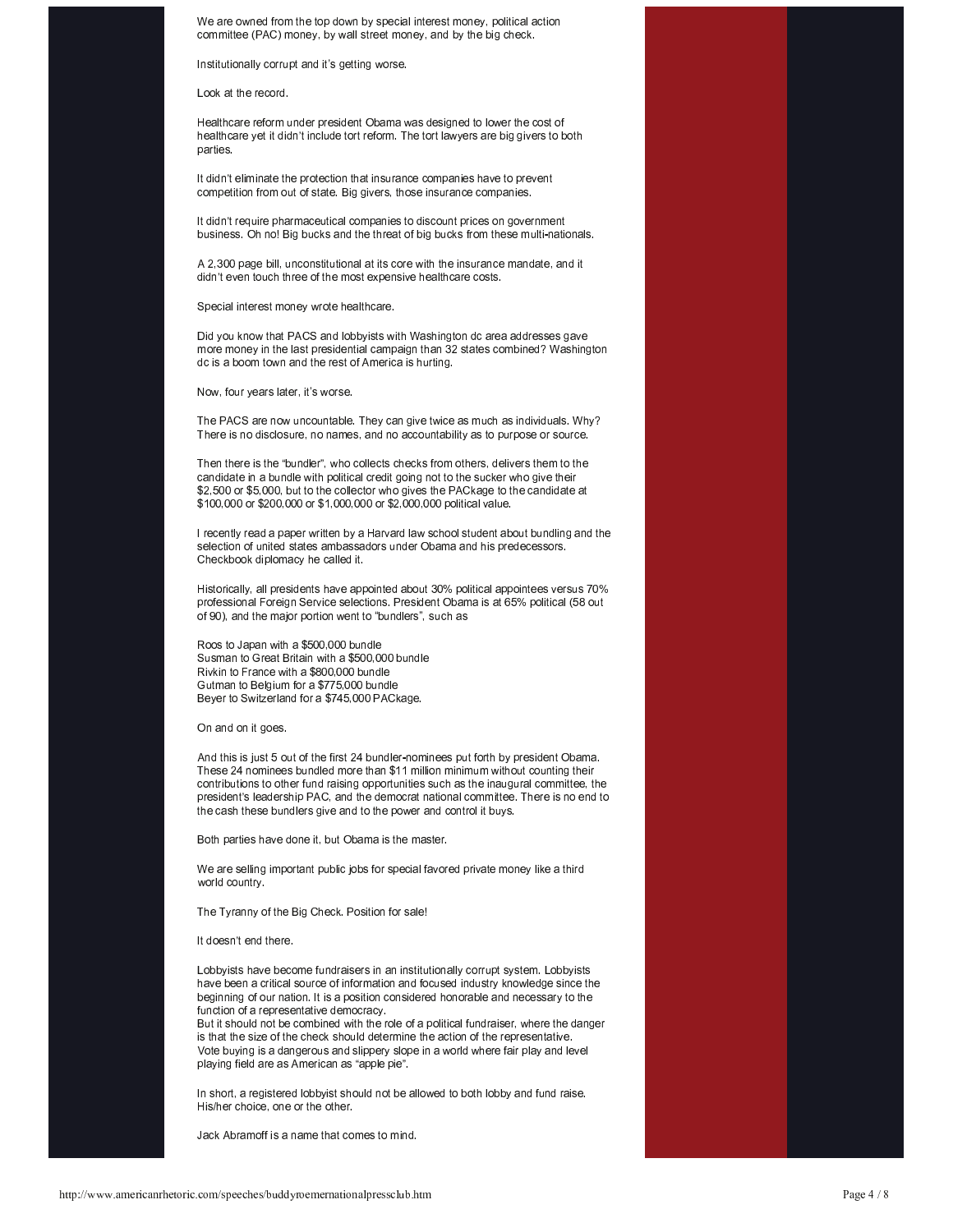The American bar association just endorsed this separation of registered lobbyist from the act of fund raising.

Special interest money, PAC money, bundled money. They never stop. They never cease. They never sleep.

Announce a new committee or a new appointment? A fundraiser by the special interest lobbyist immediately follows!

Two weeks ago congress agreed on a pitiful budget-debt ceiling resolution which called for a special committee of six dems and six republicans with awesome power of spending cuts and tax increases. It was a bad idea in my opinion, but it is now the law

We immediately contacted the office of the speaker of the house and the president of the senate asking that all meetings of the special committee be held in a public forum and that members selected pledge not to accept PAC or lobbyists checks during the remainder of their term of office. Let the vote of the people be the ultimate decider of the choices inherent in this unusual situation, not the power of a special interest check

No response from the congressional leadership.

Last week the leadership's selections were made public and 24 hours later one of the members selected, congressman Becerra, had leaked the fact that he had accepted a major fundraiser by a group of lobbyists at \$1,500 a ticket high lighting the fact that he was on the committee that would imPACt their special interests, their budget earmarks, and their tax loopholes.

It never stops. Incredible.

And Becerra's answer? "I will continue to do what i have to do as a member of congress. So yes, we are going to move forward."

So exactly what is his role as a member of congress? Collect fat special interest and lobbyists and PAC checks to get re-elected?

Or to represent his district and help rebuild America?

Watch the money!!!

We challenge the leadership of the house and the senate. Let the people decide these issues at the voting booth, not the special interest cash and check booth.

It is not too late to make a statement. Ask members of the special committee to eschew lobbyists, PACS, and special interest fundraising for the duration of this term. Ideas are welcome. Contributions from the vested interests are not.

The system is institutionally corrupt. Both parties are guilty and it is getting worse.

Which leads me to something new: "SUPERPACS".

SUPERPACS do not have to disclose the contributions received and dollar amounts are unlimited. Their only requirement is that they have to be independent of any candidate although concepts can be shared.

## What a joke!!

Independent? Romney's SUPERPACS (or does he have two?) Got a \$1 million contribution from a corporation formed special for that purpose and which dissolved after the check was delivered. When word leaked out about the million, Romney reluctantly revealed the source. Why was the million dollars hidden?

Independent? The PAC is run by former chief of staff, business partners, former employees, and is funded by individuals who already have contributed the maximum amount.

This is not disclosure or independence. This is phony, shadowy, hidden, corrupt in the truest sense of the word, corrupt in every sense of the word.

And I don't want to pick on Romney alone. He is not unique. It is revealed that governor Rick Perry has seven SUPERPACS headed by former associates, staff, and maximum operatives. Bachmann has a SUPERPACS as does Paul and Huntsman.

Don't do it. I challenge them. Don't do it.

Join with me and let's give ourselves a chance to take bold, clean action to restore America and to energize the plain people of our country who fight the wars, build the roads, start the small businesses, teach the kids, and raise the families of America.

Let's restore honesty, and faith, and transparency to this corrupt political system.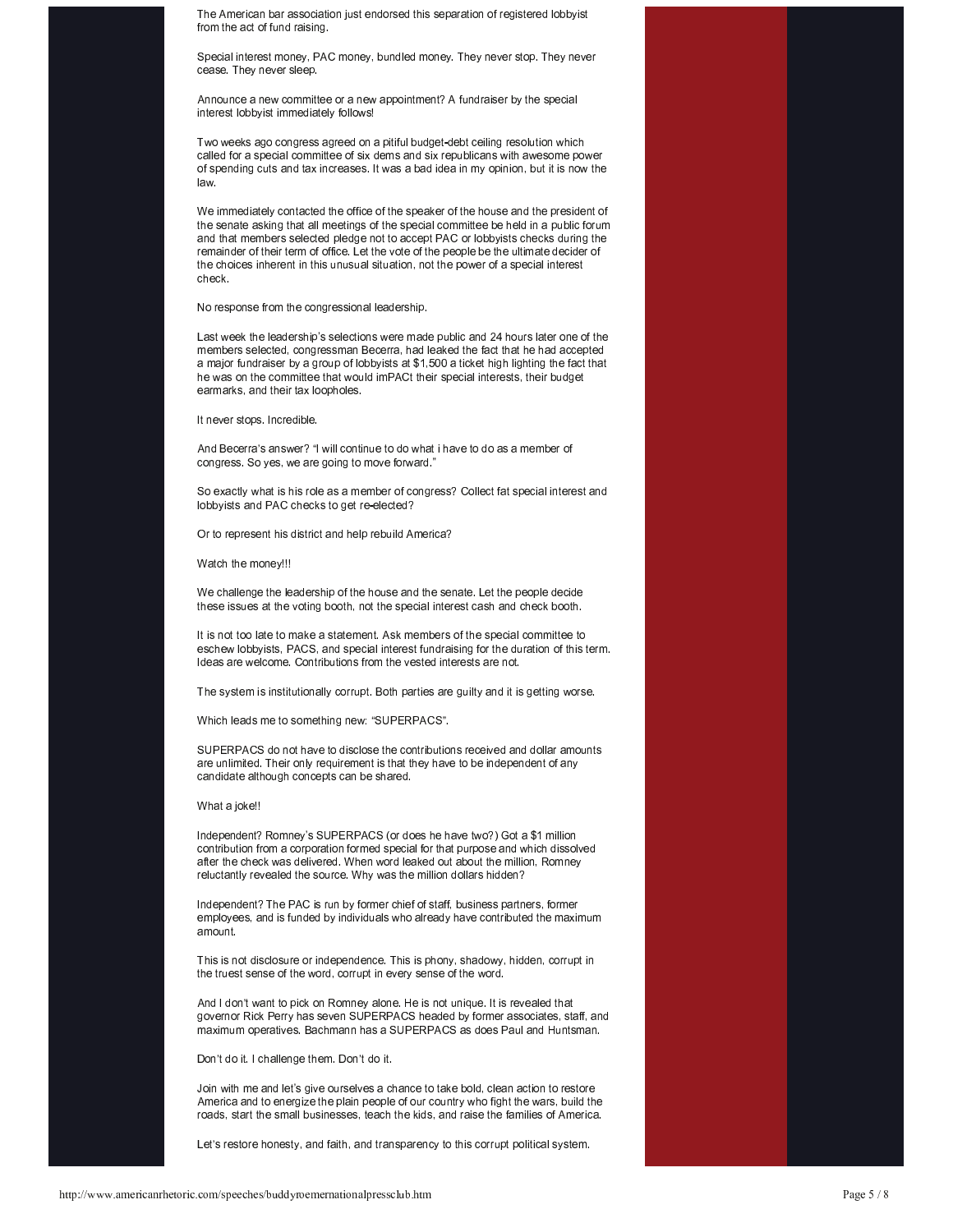These SUPERPACS are phony. They are not independent. They are just bald-faced efforts to hide the facts of the power of the big checks from the American people. They are just special interests buying yet more influence. You don't believe the SUPERPACS are phony in their pretending to be independent? Do you know that the candidate can attend the fundraising dinner, speak and be acknowledged, have it run by his henchman, and claim independence?

It is a joke, but a joke on our country. Don't do it candidates. Join with me.

Still unsure about the below the surface corruption of our system? Look at the socalled banking reform of last year. Read Grethchen Morgenson in the New York Times every Sunday as she describes banking corruption, or ask a community banker in your town.

Our financial system is still not out of the woods, because "banking reform" did not eliminate too big to fail. Glass-Stegal is still dead. Goldman Sachs is still the largest political contributor in the financial sector and no one went to jail after they lied to the congress and abused their client privilege. And Obama is on wall street a month later having a huge fundraiser at \$35,000 a ticket.

See how this corrupt system works? Jobs for sale. Wink and nod for change. Oh the president is a great fundraiser. Just what I'm looking for in a president - how about vou?

Here is my position: in a time of crises, in a time of peril, in a time of deep uncertainty, a president must be free to lead a resurgent nation. If he must continually compromise with the special interests who own the office, bold action will never come.

So i ask my republican colleagues to limit contributions to the individual allowed amount of \$2500. Accept no PAC money, no SUPERPACS money, no lobbyists working as fundraisers, no bundlers as ambassadors to be.

Let Obama raise a billion dollars from the special interests. Let him choose to be weighted down with the demands of the special interests.

We will win with fewer dollars but with greater support from the American people, because we will show them that we are truly free to lead.

I want a pledge, since you fellow candidates are pledging to everything else. Join with me and pledge that we (you) will make the reform of this institutionally corrupt system a must do during your tenure as president and that you will apply your leadership skills to achieving this goal.

Historically, this debate has always been between "disclosure" and "limits". Liberals have weighed in on the "limits" side of the discussion, while we conservatives have questioned the constitutionality of "limits" and have argued for the sunlight of "full disclosure".

In this election, the protection of the law has been compromised such that we have neither "limits" nor "disclosure".

We have the worst of both worlds. We have a system that is institutionally corrupted at a time when a premium will be placed on an honest, full discussion on the best steps to take in preserving and rebuilding a great nation.

We are in danger of allowing the special interests and their PACS and their big checks to decide the outcome. This realization was the very reason that I decided to get back in the political arena to attempt to break the corrupt political-special interest system

Some commentators have expressed the excuse that due to the recent Supreme Court rulings that money is a form of speech and is thereby protected in the first amendment, and there is nothing to be done

These comments are in error and i believe the Supreme Court gives clear opportunity for the congress to act in a constitutional manner to provide broad limits and disclosure guidelines.

In short, congress could act if it so desires to protect our system from abuse by the special interests. The president should lead with recommendations to congress and start the process. These recommendations should include the following points:

1. Full disclosure, regardless of size of the contribution.

2. Real time reporting, not quarterly. I recommend a 48 hour cycle beginning when the contribution is received.

- 3. A prohibition against a "registered" lobbyist participating in a fundraiser.
- 4. Criminal penalties for violations of the rules. This must have "bite"

5. Eliminate "super" PACS entirely. Full disclosure and 48 hour reporting at a minimum.

6. Either eliminate PACS altogether or reduce their limit to be no more than the \$2,500 individual limit.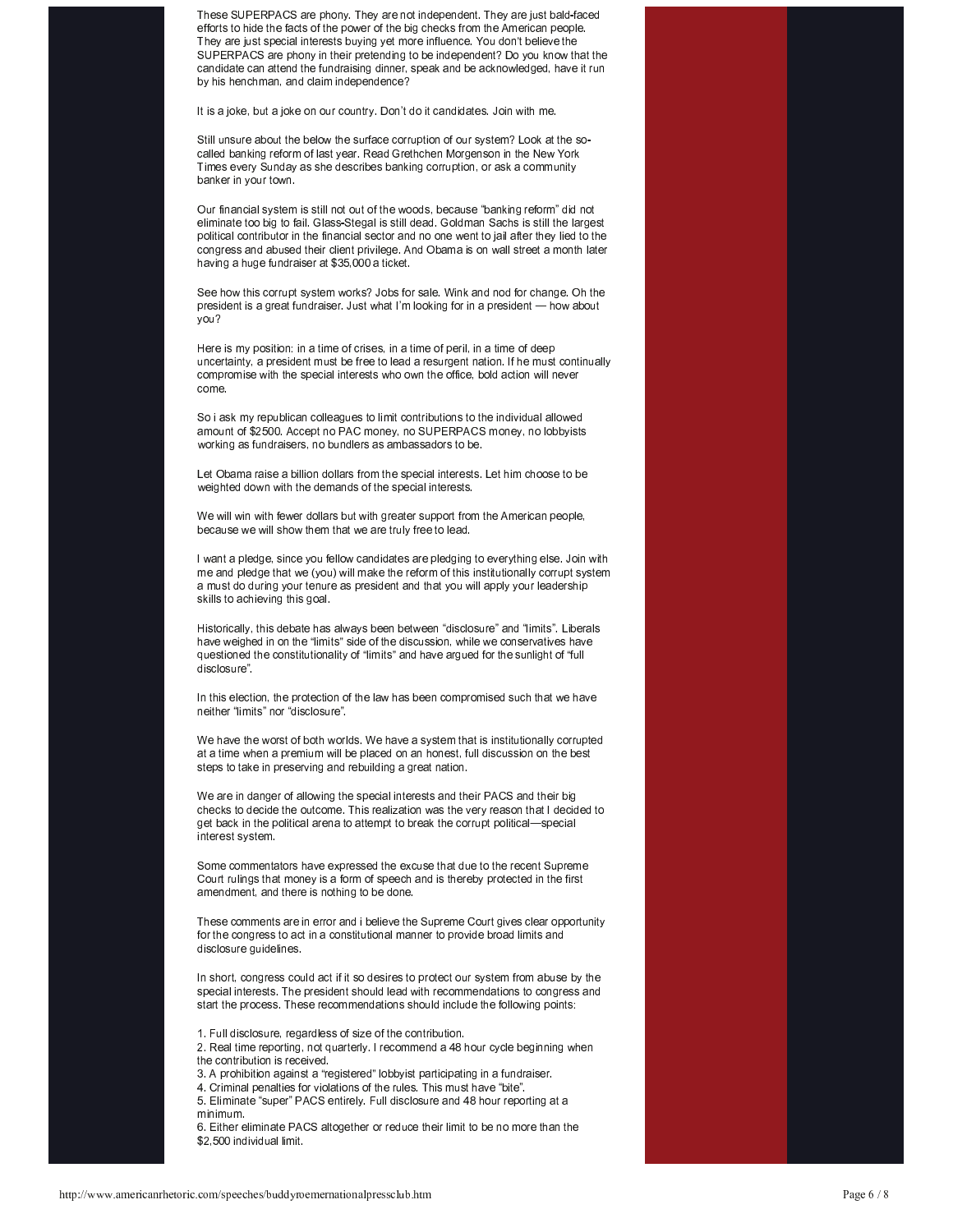I challenge my fellow republican candidates to stand with the people, the plain people, against the undue influence of the special interests and adopt these 6 rules of engagement.

This new tyranny of hidden, massive, special interest contributions is pulling America down the corrupt path of money over issues, of cash over conscience, of re-election above all other things. It has candidates for office hiding contributions, committing to legislation unseen, and forming alliances with special interests who are prospering while America is hurting.

I am the only person running for president who has been both a congressman and a governor, who has fought the crushing power of the PACS and the special interests and the institutional corruption of this political system from his first day running for office in Louisiana.

For the better part of 20 years I have been out of government as a main street banker, restructuring small businesses and putting people back to work, while not taking one penny of government bailout money.

I know the need for confident planning and the power of leadership in an uncertain world.

The challenges facing the next president are indescribable, and the worst challenge is probably not yet known.

But this i believe and it is as old as time: the president must be free to lead.

I challenge all who stand for this job, who would be taken seriously for this great venture, to send back the special interest money. To take only individual, fully disclosed contributions. And to commit to lead on this battle against institutional corruption.

So there will be no misunderstanding or ambiguity, here I stand from day one!

\$100 limit on contributions from an individual

No PAC contributions, only individuals

All funds fully disclosed regardless of size.

Free to lead.

To win this election, I need a million people to stand with me and invest \$100 in a free to lead president, who will build a team of republicans and independents and tea partiers and conservative democrats to cooperate in rebuilding America's future.

We are not yet well known. We have not been on the public's payroll for 20-years. We hope to make the next debate. We are spending weeks on end in New Hampshire to earn that right.

And when we get that far and make that debate, we will challenge the field to stand free of the special interests and put the people back to work again.

By the way, the race is wide open. You can't pick a winner. But you can make one. Free to lead a rising America.



Book/CDs by Michael E. Eidenmuller, Published by McGraw-Hill (2008)

Text Source: http://www.buddyroemer.com/

Copyright Status: Text = Uncertain.

We Recommend... myPC Backup .com **FREE Online Backup** 100% Automated Δ OO Unlimited Storage